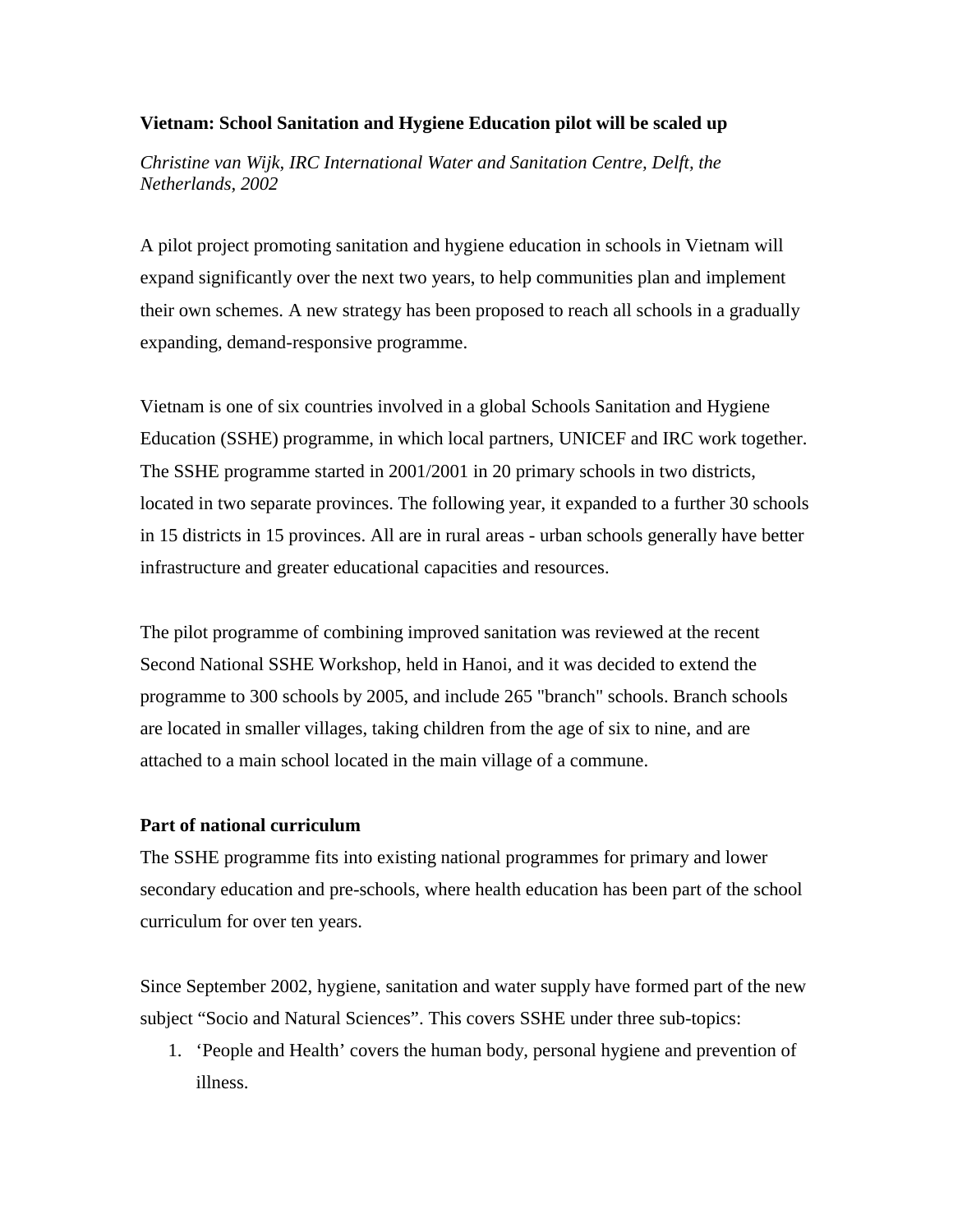- 2. 'Society' covers hygiene (along with safety) in homes, schools and the community.
- 3. 'Nature' covers environmental sanitation and protection.

Health and hygiene are part of the Science exam at the end of Grade V. Under the pilot project, a life-skills approach was introduced for hygiene education in which children learn about hygiene along with general knowledge, attitudes and skills to cope with life problems through participatory learning activities.

## **Sanitation**

In addition to the new form of hygiene education, the SSHE programme has promoted the introduction of good sanitation facilities in schools. In the last ten years, 11,000 school latrines have been installed using two standard models developed by the WATSAN Reference Centre of Thai Binh Medical University.

However, feedback from each of the 19 provinces represented at the National Workshop indicated that the installation itself has not always followed recommended designs. It was therefore decided that is better to offer a wider range of models, because ecological conditions, school size, type, and local resources vary. Following this discussion, the National Workshop recommended that a range of models be developed, allowing schools and parents to install the type of facilities and to use materials that they can afford, so long as minimum design criteria are met. Installation is by local craftsmen, without training or backstopping from the programme.

## **The way ahead**

In total, Vietnam has 15,000 primary schools (60,000 when branch schools are included), and almost 10,000 pre-schools, bringing the overall number of schools to be covered to some 70,000 for lower education alone. Up to half of the schools lack good sanitary facilities. Many also lack up-to-date teaching methods, including teaching on sanitation, hygiene and health. The current expansion strategy will take a long time to achieve total coverage. Brainstorming of the IRC Mission with Ministry of Education and Training,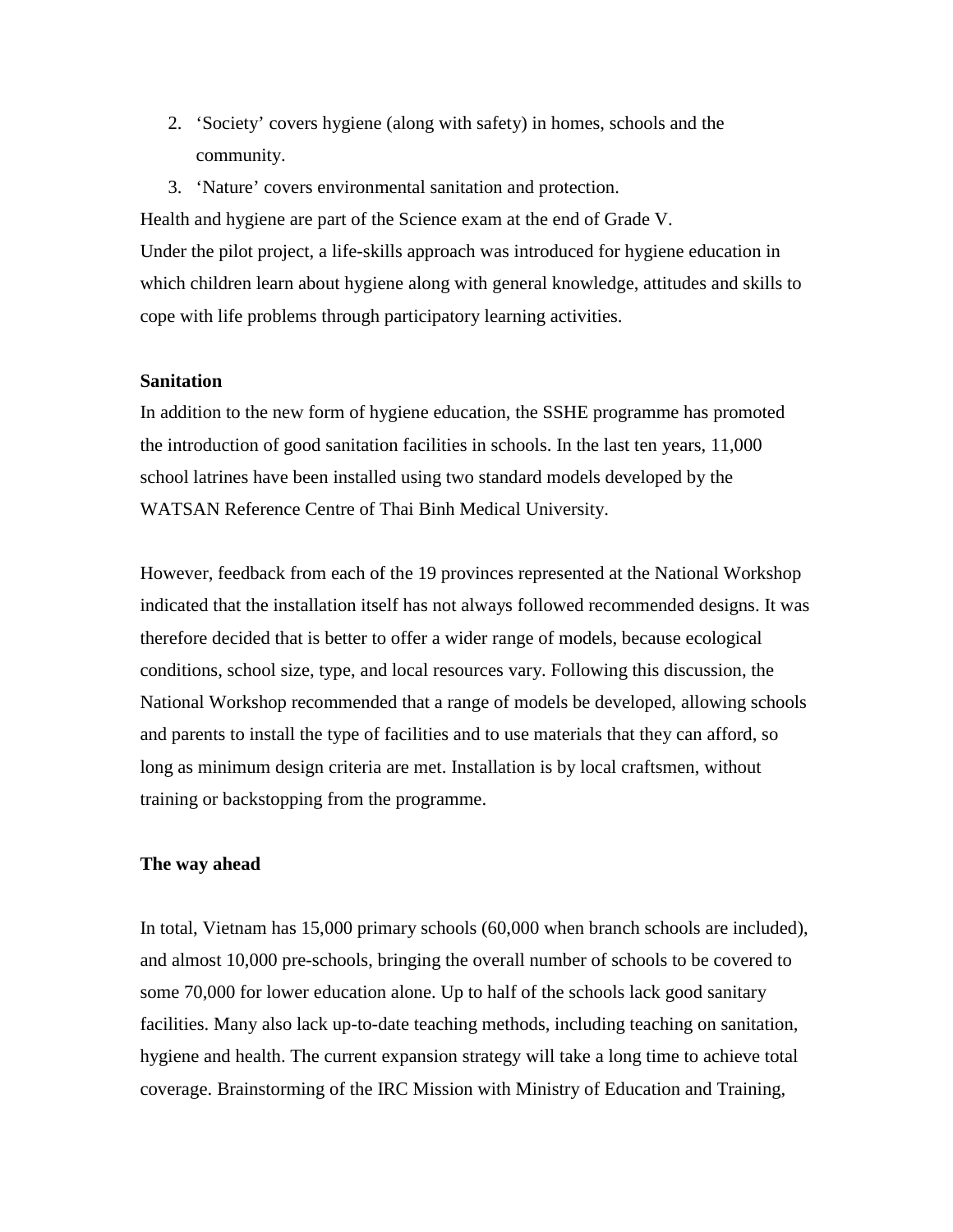UNICEF Vietnam and the local partners resulted in an outline strategy for a larger, demand driven scaling up programme.

The main strategic recommendations on the development of the SSHE programme reviewed at the National Workshop were:

- School Sanitation and Hygiene Education (SSHE) in Vietnam should change from a pilot project to a hands-on, demand-responsive and participatory strategy for improving sanitation, hygiene and water supply conditions and practices in schools and communities, with a special focus on poor areas.
- The strategy should be placed in the context of the goals of sustainable development (education and water supply) and the sound management of water resources as adopted by the global community.
- Donors and the private sector should be invited to contribute to implementing the strategy as part of a rolling programme of the Education sector in cooperation with the Water and Health sectors.

Under the proposed demand-responsive strategy, District Educational Services will organise information workshops for principals, selected teachers, parent representatives, and local authorities at district level or below. Here, they will learn how to access a fiveday hands-on training workshop on child-friendly education, which will also cover technologies for hygiene and sanitation in schools as well as homes and the community.

Groups will have to organise the workshop themselves and take care of all requirements and costs for the local logistics, including food and lodging for the trainers for four nights. The programme will provide two trainers and meet their salaries and transport costs, as well as the cost of training materials. During the five-day workshop, the two trainers will provide hands-on training on SSHE, and will introduce a technology choice game to show the local group how to plan locally the most suitable technology options. The team consists of one teacher with experience in training for life skills-based hygiene education and community participation, and one technician trained in low-cost, community-based water supply/water treatment and school and home sanitation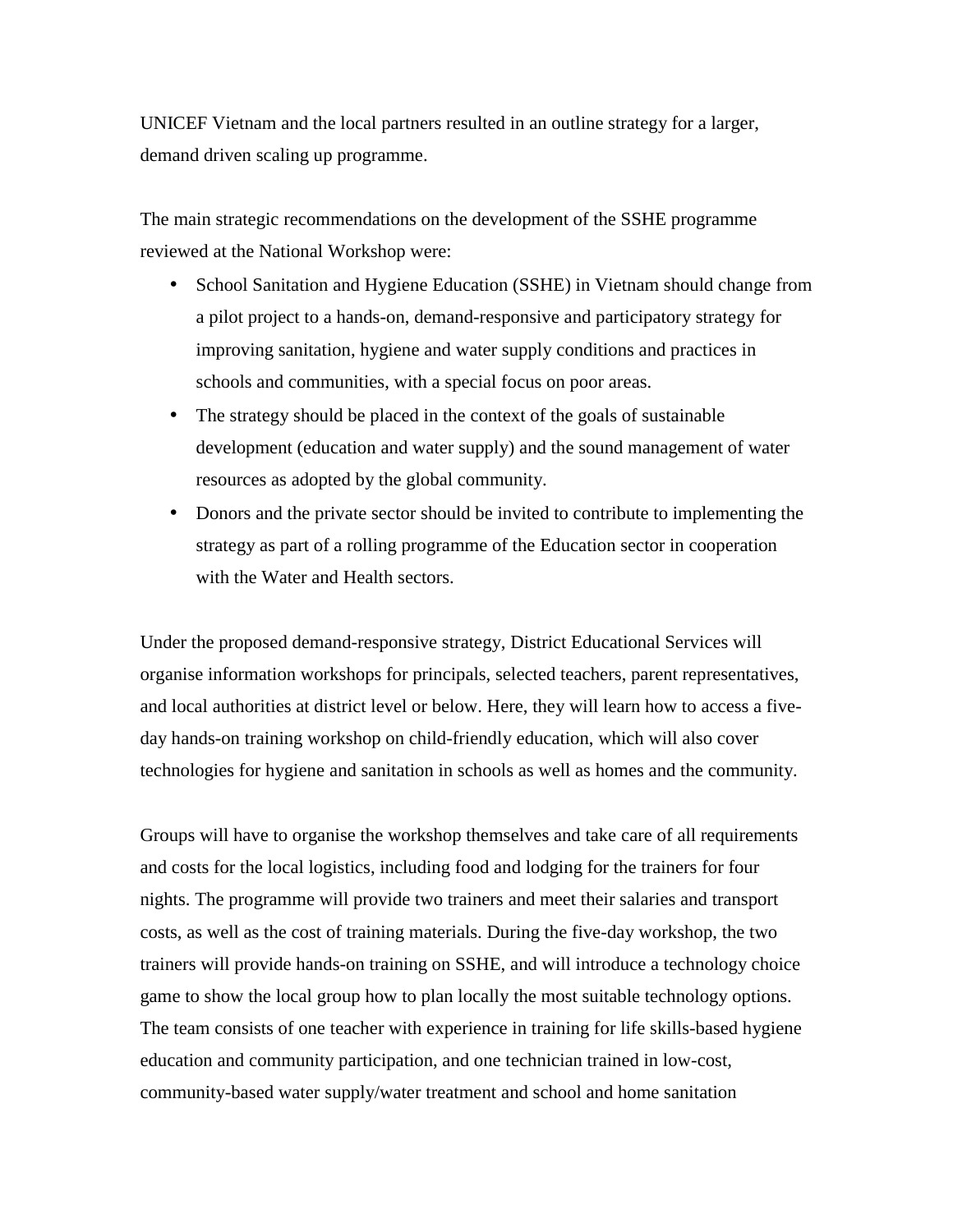technologies. At the suggestion of the National Workshop the team will be supplemented by the local health worker for health aspects.

After the workshop, it is proposed that the schools and community members will plan, implement and finance their own scheme, obtaining assistance from the programme for the following aspects:

- 1. A format for designing their plan, including technology choice, maintenance, management and financing;
- 2. Review of, and advice on, the quality of the plan;
- 3. Technical drawings and specifications for the chosen technology and service levels;
- 4. A model contract for constructing facilities, ensuring quality control by men and women in the community;
- 5. Seed funds for school sanitation and a school/community water system;
- 6. Two follow-up visits from the team to review and advise on (a) technical, educational and managerial implementation and (b) operation/maintenance. These visits will double as monitoring visits for the district level and above.

The SSHE programme in Vietnam is one of six similar schemes, the other five being run in Nepal, Zambia, Burkina Faso, Nicaragua and Colombia. A separate SSHE programme is running in India.

The Schools Sanitation and Hygiene Education (SSHE) programme is characterised by the combined introduction of child-friendly provisions for sanitation, water supply, hand washing and drinking water in class (especially during the hot season), child-friendly educational methods, community participation, and a focus on behavioural change. Key teachers are trained to train other teachers, and educational and locally targeted promotional materials are developed. The programme places great value on listening to children, parents and teachers in designing, planning and evaluating the facilities. School water and sanitation facilities need to be adapted to the needs of children in different age groups and must be appealing to use. This will ensure that engineers and projects install